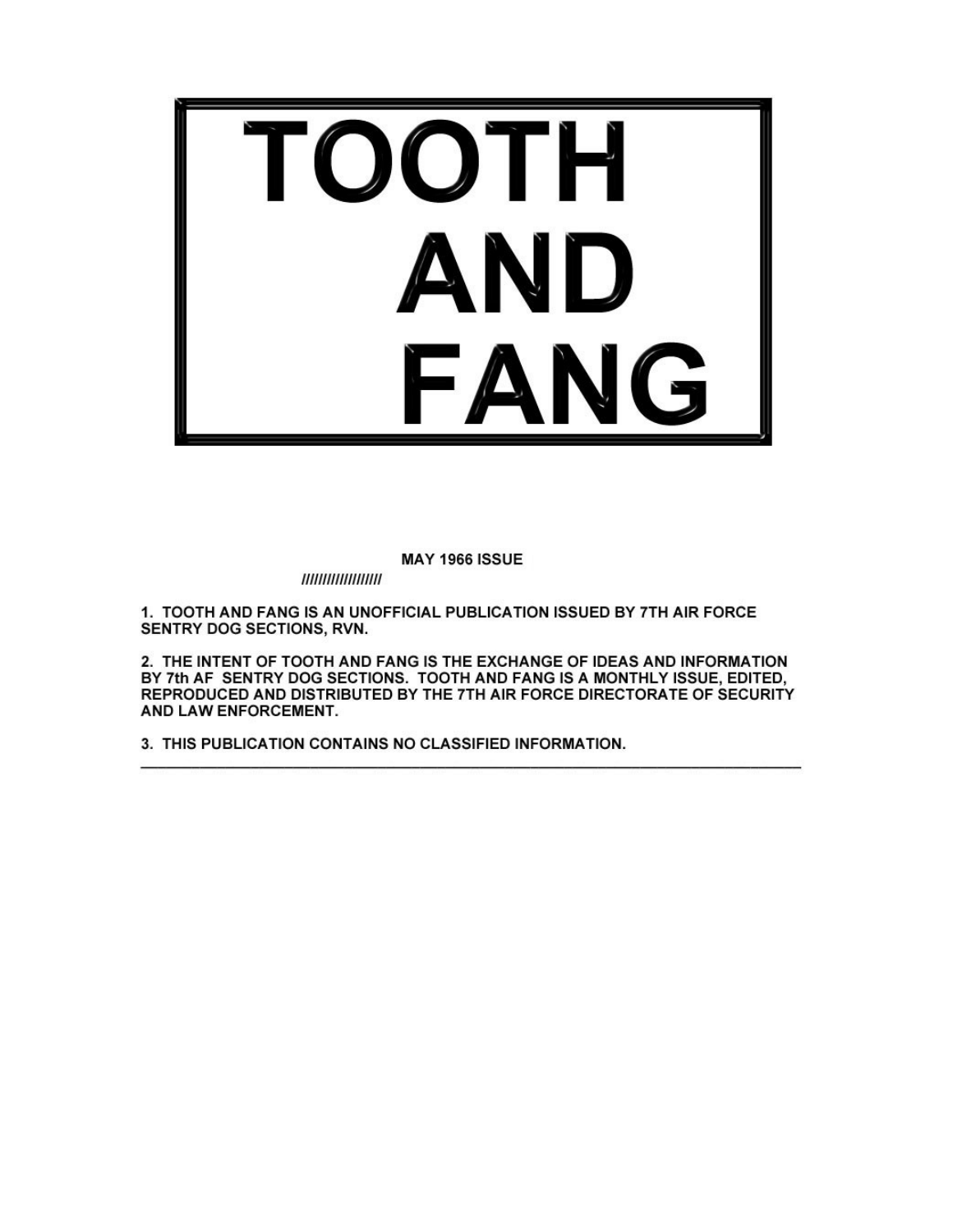## PAGE 1:

#### TAN SON NHUT (CONTRIBUTOR: TSGT HOLLAND)

 On 15 April 1966, the Tan Son Nhut K-9 Section completed it's move to the new 66 dog kennel facility. Perseverance pays off men, let's stay behind the program.

 "SAGA OF THE IRON HELMET." If anyone wishes to discuss the merits of wearing the old iron pot, look up A2C Poland of the Tan Son Nhut K-9 Section. A2C Poland was performing perimeter duty at TSN when, without warning, "WHAM," he took a hit alongside the helmet by a small arms round. Fortunately it was only a glancing blow and the entire impact (but not the noise) was absorbed by the helmet. Airman Poland is now a believer. How about you?

 How can one guy have so much happen to him. Once again A2C Poland is in the limelight. During the 13 April mortar/recoilless rifle attack on TSN, he took approximately 16 rounds around his bunker - "BAM, BAM, BAM." No permanent damage, just slight concussion to Poland and dog. Oh well, some guys get all the attention.

 Word is out that kennel man Ricky Young is a "gutty" rascal. During the 13 April TSN attack, Ricky simply could not take it lying down so in the midst of the din, he lit out for the kennels, got himself a dog and covered the perimeter. Keep the head and rump down Ricky, you have no magic talisman to protect you.

 Well Done, to the three TSN K-9 handlers (A2C's Poland, Putnam and Rogers) who took under fire an undetermined number of assumed infiltrators during the 13 April TSN attack. Don't know if they zapped any of the unknowns but they sure as heck didn't let them through the fence.

 The only TSN man to have a "shoot-out" with friendlies is SSgt "Catfish" Craft. Seems like while on an excursion, approximately 18 kilometers outside Saigon, he and a couple of friends engaged an ARVN ambush patrol in a seven minute firefight before they finally recognized each other. Cho Oi GI !!!, get rid of those black pajamas.

### BIEN HOA (CONTRIBUTOR: TSGT CASKEY)

 Bien Hoa has an estimated date of 1 June 66 for starting construction of their permanent kennels. Keep after them boys, build a fire --- !!! Three isolation kennels have been completed and are in use.

 All is quiet on the war front up Bien Hoa way. No alerts to speak of and the K-9 Section hopes it stays that way.

Bien Hoa thanks to SSgt "Catfish" craft for his help in delivering new dogs to Bien Hoa.

 A2C David O. Walker, of the Bien Hoa K-9 Section is a nominee for Squadron Airman of the Month. Lots of luck, Buddy.

Welcome to Captain S. E. Hinsey, Bien Hoa SLE Operations Officer.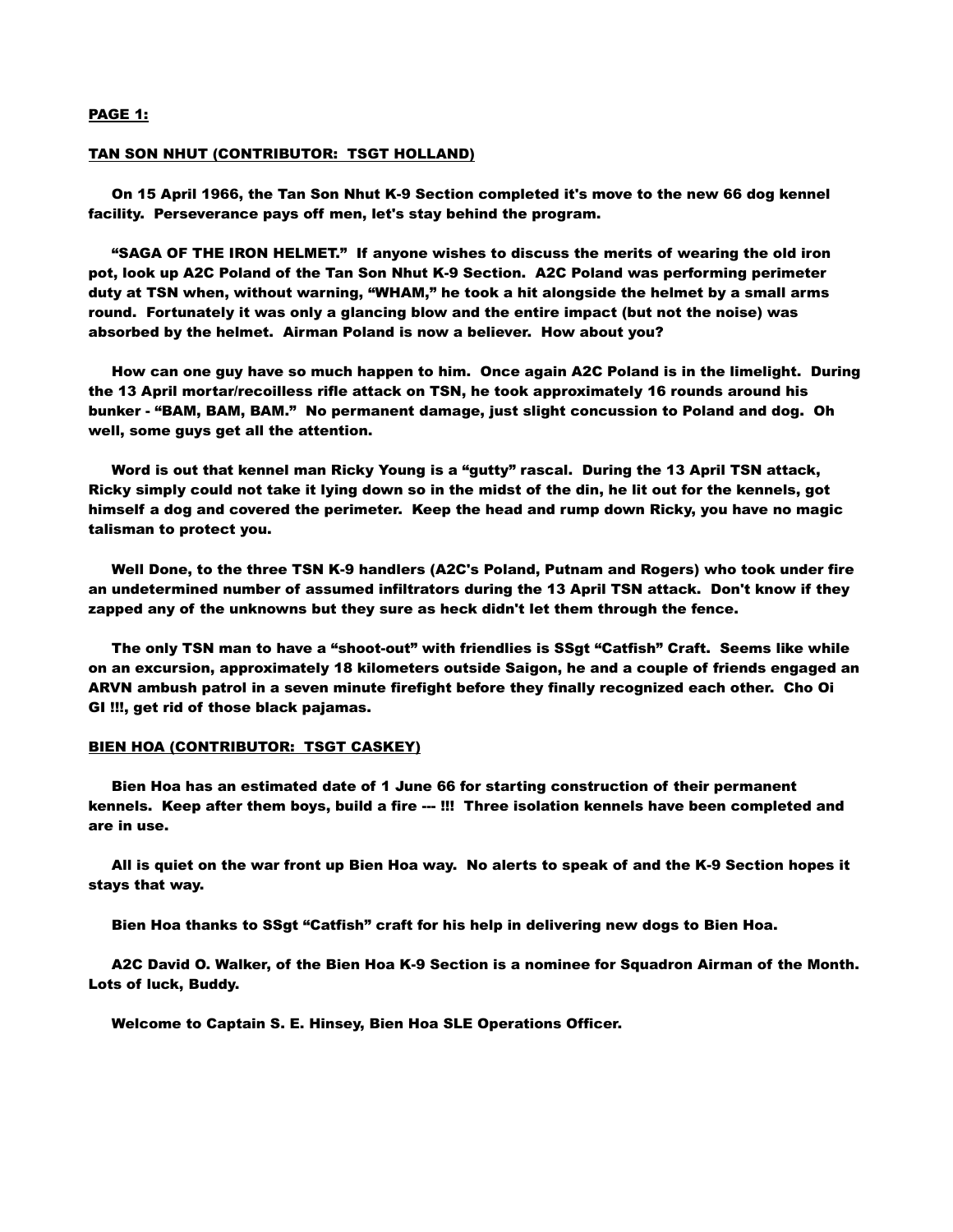## PAGE 2, BIEN HOA CONT"D

 Get Well Wishes to A3C Robert Ryan who is in the P.I for a hernia operation. Gads, what some guys won't do for and extra R&R.

 TSgt Caskey thought someone at TSN might have a recipe for catfish stew (unless he forgot it during the last mortar attack.) How about that TSN?

 INFO ITEM: TSgt Caskey claims a record for having the most children of any K-9 personnel in RVN. Ten now with number eleven planned 9 months after his return. Can anyone better this record? TO TSGT CASKEY FROM MSGT MOON: Who wants to better this record - - - Gads, no beer money left, no fishing time, etc.

## PLEIKU (CONTRIBUTOR: TSGT FRANKLIN)

 Holders of the Lucky Horse shoe Award, April 1966: At 0209, 21 April, we here at Pleiku received some unexpected visitors (not Santa.) The action started just prior to 0200 when a mortar barrage of approximately 60 rounds was laid down on the aircraft parking apron, POL, ammo area and last but not least, the final 12 rounds were reserved specifically for the K-9 Section.

The section received two direct hits on the back wall and 10 other rounds within a 35 yard radius of the kennels. (Food For Thought.) Personnel that now occupy open type kennels should be aware of the fact that if the dogs at Pleiku had been kenneled in a open type facility, approximately 15 dogs would have been wounded or killed during the attack. None of the K-9 personnel or dogs were injured.

 The Pleiku K-9 Section is undertaking a self-help kennel reconstruction program as a part of the safety program. We should never neglect kennel safety at our RVN bases. Let's all take a good, long look at our programs and see how they shape up.

 Kudos to TSgt Franklin, SSgt Stevens and cohorts for self-help installations of a shower at the kennel facility, furthermore with HOT WATER !!! Shades of the 20<sup>th</sup> Century. Not water is almost unheard of, even in Saigon (at least to MSgt Moon.)

 Seems that Old Charlie has just about given up with is probes/attempted penetrations of Pleiku AB. About time that he woke up to the facts of life.

 How about that you Pleiku Dog Men. NOTE: All Pleiku personnel (non-AP type) have nothing but good words for the K-9's. Keep it up boys, we got things going our way.

### NHA TRANG (CONTRIBUTOR: SSGT KLIMAKOWSKI)

 Welcome to SSgt Merle E. Jones as Assistant Kennel Master, replacing SSgt Housand who returned to the States for medical reasons. Glad to have you aboard Merle.

 Congratulations to Lt Colonel Harrell on the addition of those silver leaves. Stick with it Sir, who knows what's nest !!!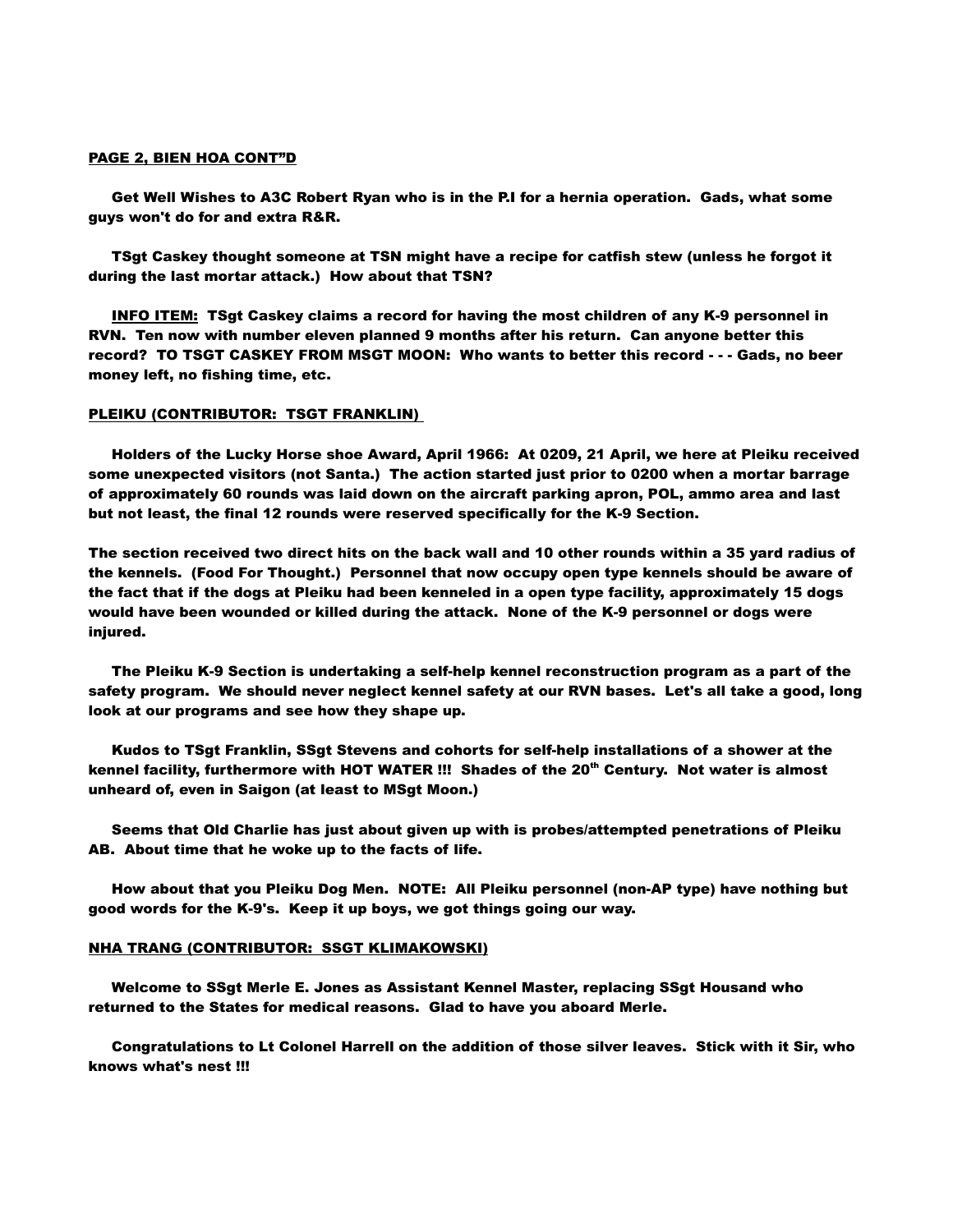### PAGE 3, NHA TRANG, CONT"D:

7<sup>th</sup> AF TO NHA TRANG: Wonder if there are any spare ice-making machines about??

## BIN THUY (CONTRIBUTER: SSGT MAGEE):

 The Binh Thuy Air Police (including K-9 personnel) are known at the "Sand Bagginest" guys in Vietnam. The person who made this statement did not qualify his interpretation of "Sand Bagging" but after their 20 Feb mortar attack -----, draw your own conclusions. NOTE: Wonder if they give courses in sand bagging back in Calhoun, Georgia?

 Hear tell that SSgt (Maggie) MaGee has gone so native down in the Delta that he has forgotten how to use a knife and fork. Maggie is planning his own "fried rice patch" when he gets back to the world. Careful there Maggie, you might have to get a visa to go back home.

 Binh Thuy has it's own "family ghost." Seems that during the quiet, early morning hours, someone walks the area uttering the unearthly wail, "I hate this d—m place." This wail, accompanied by strident blasts on a bugle by A1C Bickle and the FAC planes playing airborne music overhead makes for quite an interesting night. Any joiners??

### CAM RANH BAY (CONTRIBUTER: TSGT EDWARDS:)

Welcome to TSgt Clinton Gregory of Dayton, Ohio as Assistant Kennel Maser at Cam Ranh Bay.

 Regret to announce the departure of A1C Richard Wright, Madisonville, KY to Travis AFB for hardship discharge. New handler for Fritz E-926 is A2C Dwight W. Snider of Akron, Ohio. Welcome aboard Airman Snider.

 A most welcome newcomer to Cam Ranh Bay is Dr Gaines, the new vet. We hope that Dr Gaines will lend his whole-hearted support to the K-9 programs at Cam Ranh Bay and Phan Rang.

 New K-9 arrivals at Cam Ranh Bay during March were from March, Beale, Mather, Biggs, Carswell, McCoy, Columbus, Larson and Lowery AF Base's. Help, we're being invaded by SAC.

#### PHAN RANG (CONTRIBUTER: TSGT ROBERTS:)

 Captain Sullivan, formerly of Seymour-Johnson AFB, N.C. (TAC) arrived at Phan Rang on 28 April 66. Quite a change form Goldsboro, huh Captain Sullivan??

PLEIKU TO PHAN RANG: TSgt Franklin at Pleiku has some extra attack sleeves. How about contacting Pleiku Robbie and check into this if you need the sleeves.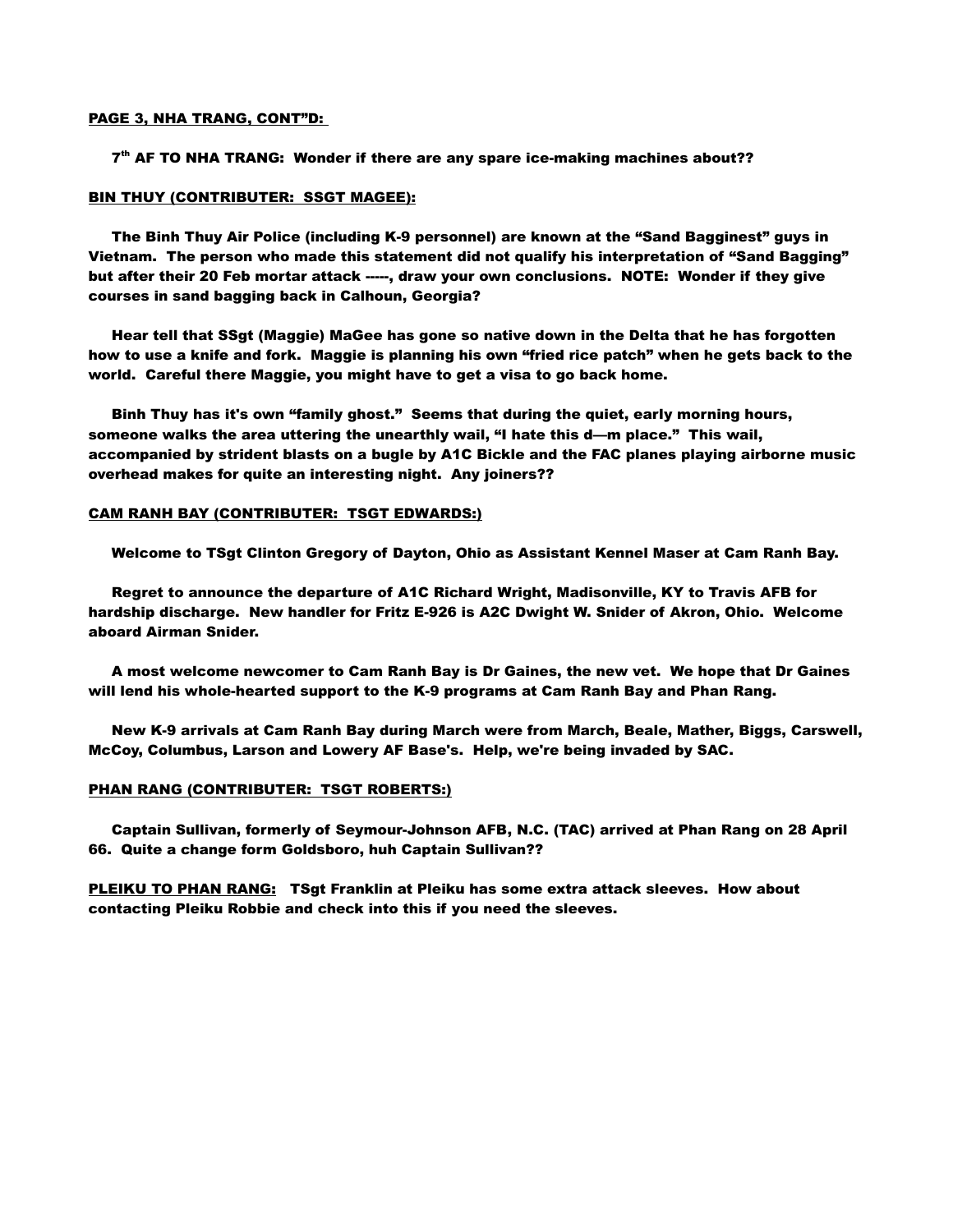### PAGE 4, PHAN RANG, CONT"D:

 MSGT MOON TO PHAN RANG: Hear tell that SSgt Jones recently lost a \$10.00 bet. How about that Sgt Jones?? Yep, it's true, Saigon will sure mess up a man's mind.

 Word is out that Phan Rang K-9 handlers are voluntary "shotgun" riders on the Phan Rang to Cam Ranh Bay convoys. Sure do like to see the men earn that combat pay. Choi Oi !!!

## DANANG (CONTRIBUTR: TSGT RICE:)

 Danang has recently completed construction of ten (10) new kennels, with a present housing capacity for 52 K-9's. Just in the nick of time also for Danang received a shipment of dogs on 6 May 1966.

 Under a priority project "Beat The Heat," Danang has insulated all kennel roofs with Styrofoam and are implementing additional cooling measures by using TSgt Caskey's idea of camouflage netting over the kennels. Floodlights have been erected around the training area, which will permit K-9 training during the cool of the night.

 SSgt DeLoach and SSgt Campbell are about to endeavor upon a new hobby. They are planting trees and flowers throughout the kennel area. Sure hope those "green thumbs" are in good working order.

 Danang regrets to report that SSgt (Profile) Campbell is suffering from a severe fracture. He broke his big toe while unloading lumber at 2 AM. Yes, 2 AM ! ! ! (MSGT MOON TO TSGT RICE: 2 AM sure is an odd time for CERON to be issuing lumber ???)

 Danang, has a sentry dog trailer (capacity 14) which they will trade for a Cadillac, Buick, truck, jeep, coke cooler, ice machine, female round-eye, or any other item of sufficient value. Any takers???

 TO BIG JIM NELSON: A2C McDonald (Scar) needs his sweater. Guess he wants to keep warm on those cold nights at Danang.

## HEADQUARTERS 7TH AIR FORCE (CONTRIBUTOR: MSGT MOON:)

#### AWARDS SECTION

BEST TRAINED K-9 OF THE MONTH: Goes to A2C Wiley L. Treston and his dog A607 of Phan Rang. A2C Treaton and his dog were observed during training on 7 April 66 and they displayed knowledge and abilities of A607 reflects credit upon the man, his dog, the Phan Rang K-9 Section and the entire K-9 Corps.

BEST KENNEL FACILITY OF THE MONTH: Goes to Tan Son Nhut. On 15 April 66, the TSN K-9 Section completed the move into their new permanent type kennels. The TSN K-9 personnel, on a self-help basis, installed a flush toilet (shot up during the April mortar attack), surfaced the entire kennel area with gravel and constructed mortar bunkers. (Wonder why the bunkers so suddenly??)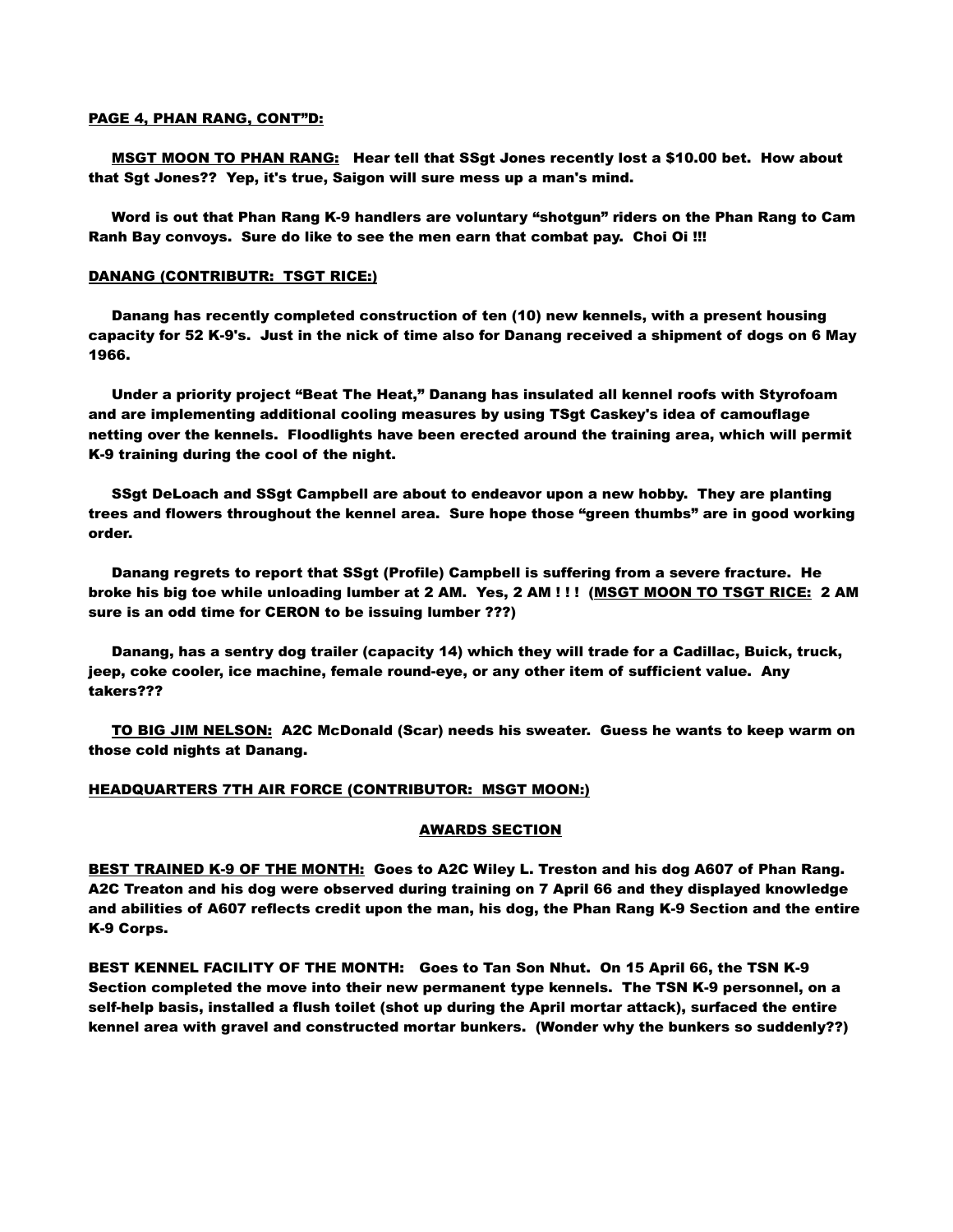## PAGE 5, 7thth AF, CONT"D:

 A food storage room has been added on a self-help basis, with other facilities programmed. Congrats TSN, it has been a long, hard struggle but you finally won through.

PROPOSED SENTRY DOG TEAM OF THE MONTH AWARD: Mr Kennel Masters, this is your program. It is for the benefit, pride and incentive of your personnel. To date, comments have been received from only three units pertaining to this proposed award program. It will never get off the ground without your suggestions and support. How about it??

EIGHT BALL AWARD OF THE MONTH: Goes to the four Phan Rang K-9 handlers who wrote for and received invitations to visit the San Francisco Playboy Club upon their rotation. The Eight Ball is awarded because they did not share the "tip" that led to these personal invites. Shame on you.

THANKS TO THE MEN BEHIND THE SCENES: - - - - - The Assistant Kennel Masters, Training NCO's and Kennel men who play a very important and vital role in the K=9 program. We should never take these people for granted and should give full recognition for their outstanding contributions. Keep up the good work men.

## INFORMATION SECTION

DOG FOOD: Effective 1 April 66, the 1<sup>st</sup> Logistical Command (Army) assumed responsibility for dog food supplies from the Saigon HEDSUPPACT> During the month of April, both electrical messages and letters of instructions were issued to each unit pertaining to new requisition procedures. All Kennel Masters should re-initiate their dog food requests at the earliest possible moment. Monthly dog food requirements, by individual base, have been confirmed by  $7<sup>th</sup>$  AF DSL office to 1<sup>st</sup> Logistical Command. (FOR DANANG: Your confirmed monthly requirements include the latest shipment of dogs, 6 May 66.)

DOG FOOD: Some sections report problems with weevils in the Prime supply. Let's keep a close check and maybe avoid the loss of badly needed dogs. Anyone having found a successful method of keeping the Prime supply weevil free, please forward information on same to  $7<sup>th</sup>$  AF DSL.

KENNEL INSPECTIONS: The  $7<sup>th</sup>$  AF Surgeon has issued written instructions to  $7<sup>th</sup>$  AF Veterinarians for weekly sanitary inspections of all kennel facilities. Discrepancies will be forwarded through channels to the respective CSLE. Copies of the reports will also be forwarded to  $7<sup>th</sup>$  AF IG for followup actions.

Recommendations by veterinarians will interfere to the least possible degree with sentry dog operations and each section will cooperate to the fullest extent with the veterinarian staff on this matter.

STAFF VISIT: MSGT Moon paid a staff visit to Pleiku AB during the period 19-21 April 66. The Pleiku K-9 Section is working in full swing and K-9 personnel stand normal guard mount prior to posting. This is considered a good feature in as much as the K-9 Section should not disassociate itself from the security operations.

The two operations are highly dependent upon each other for support. Accordingly, cooperative efforts should be a primary objective.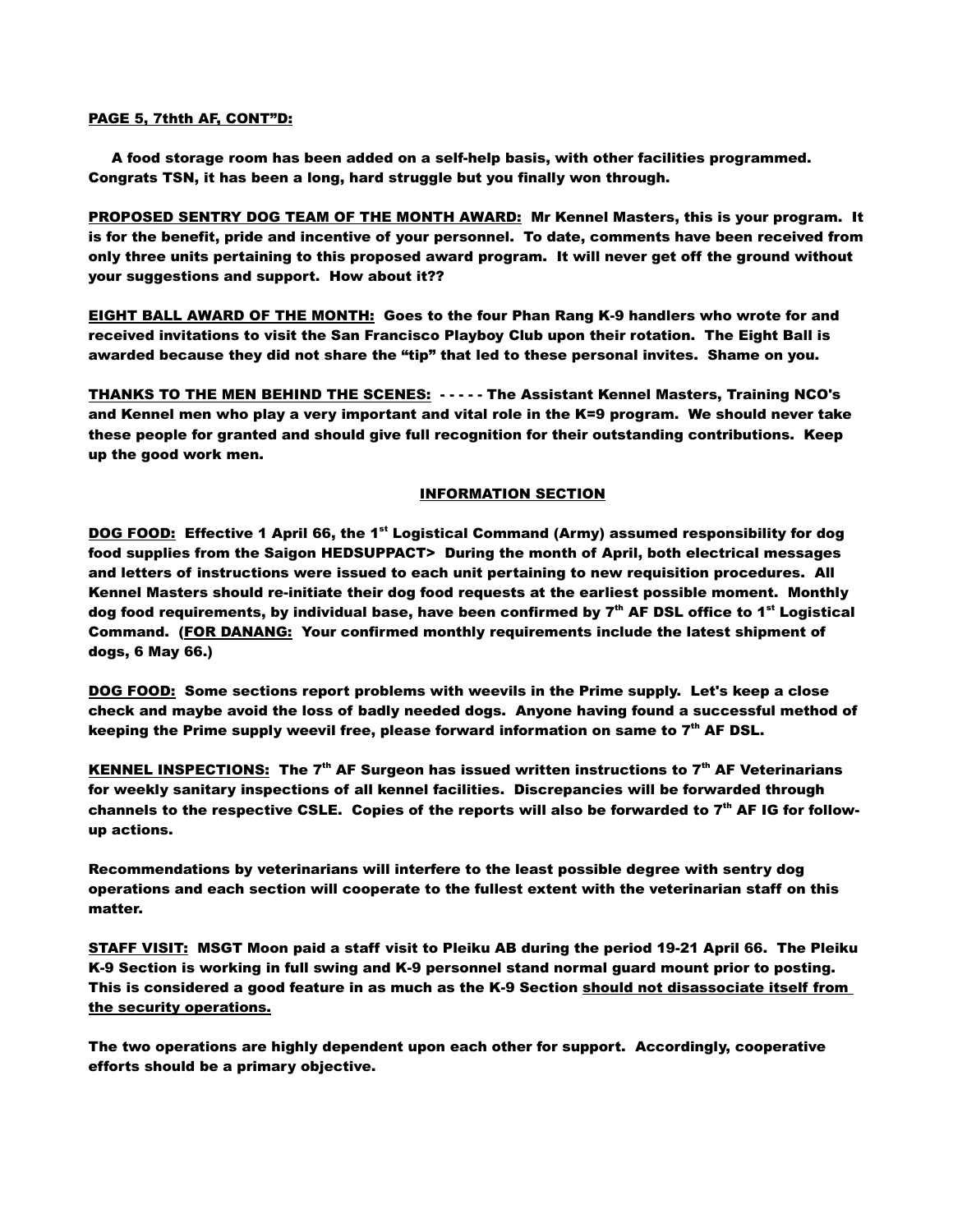## PAGE 6, 7TH AF, CONT'D:

## PERSONNEL ARRIVALS:

 Lt Col Clark (U.S. Army) to replace Lt Col Skaggs (departed for Happy Land, USA) as Ground Defense Liaison Officer, 7th AF DSL Office. Each of the bases will see much of Lt Col Clark in the coming months.

 Welcome to the 5 May 66 incoming K-9 shipment. Heading up this 18 dog increment was Sgt Cabot D. Holt (Blytheville AFB, ARK) now assigned to the Pleiku AB K-9 Section. The 18 dog increment were allotted to Danang and Tan Son Nhut.

## FOR ACTION BY KENNEL MASTERS:

 Publicity: Assigned to each 7th AF unit is a combat news representative. Let's get together with these people and give our K-9 handlers and supervisors the publicity which they have earned and deserve. Set up personal interviews, photo, etc. Let the other people know who we are and what we are doing. We must not fail to exploit any areas which might benefit the K-9 program.

SAFE HANDLING/TRANSPORT OF SENTRY DOGS: Reference letter this Directorate, Subject: Protection of USAF Resources, 5 Jan 66. During Jan 66, a  $7<sup>th</sup>$  AF sentry dog was crushed to death beneath the wheels of an Air Police vehicle. This is indicative of either carelessness or negligence on the part of the handler. Again on 2 May 66, a sentry dog handler permitted his dog to leap from the side of a 1  $\frac{1}{2}$  ton truck onto a point guard. Fortunately, no serious injury resulted to either the guard or the dog. All units are reminded of the need for well designed K-9 safety programs. We should look for the unexpected and be prepared to render immediate and appropriate remedial action. There is no room for carelessness or negligence in our program. This point should be a matter of constant attention and should be re-emphasized at every opportunity.

**GROOMING:** Proper and timely grooming is of a necessity to the bond of companionship between the K-9 and his handler. A well kept and groomed dog is usually indicative of an interested and qualified handler and of an efficient sentry dog team.

## CATFISH STEW RECEIPE

### COURTESY OF SSGT (CATFISH) CRAFT,< TSN

Fry  $\frac{1}{2}$  lb fatback and pour meat and juice in pot. Boil 8 potatoes and 4 onions till done. While post and onions are boiling, salt and pepper 3 lbs catfish in another pot, then boil.

When catfish are done (bone if desired) pour fish, water and all into the potatoes and onions pot and bring to low simmer. Mix 1 can tomato paste and 1 can tomato soup (small), pour 1 cup cream, stir and serve piping hot from the fire.

THE BEST CATFISH STEW IN THE LAND ! ! ! Old Catfish Craft says that he always adds 2 or 3 red peppers or a jalapeno for flavor. The hotter the better.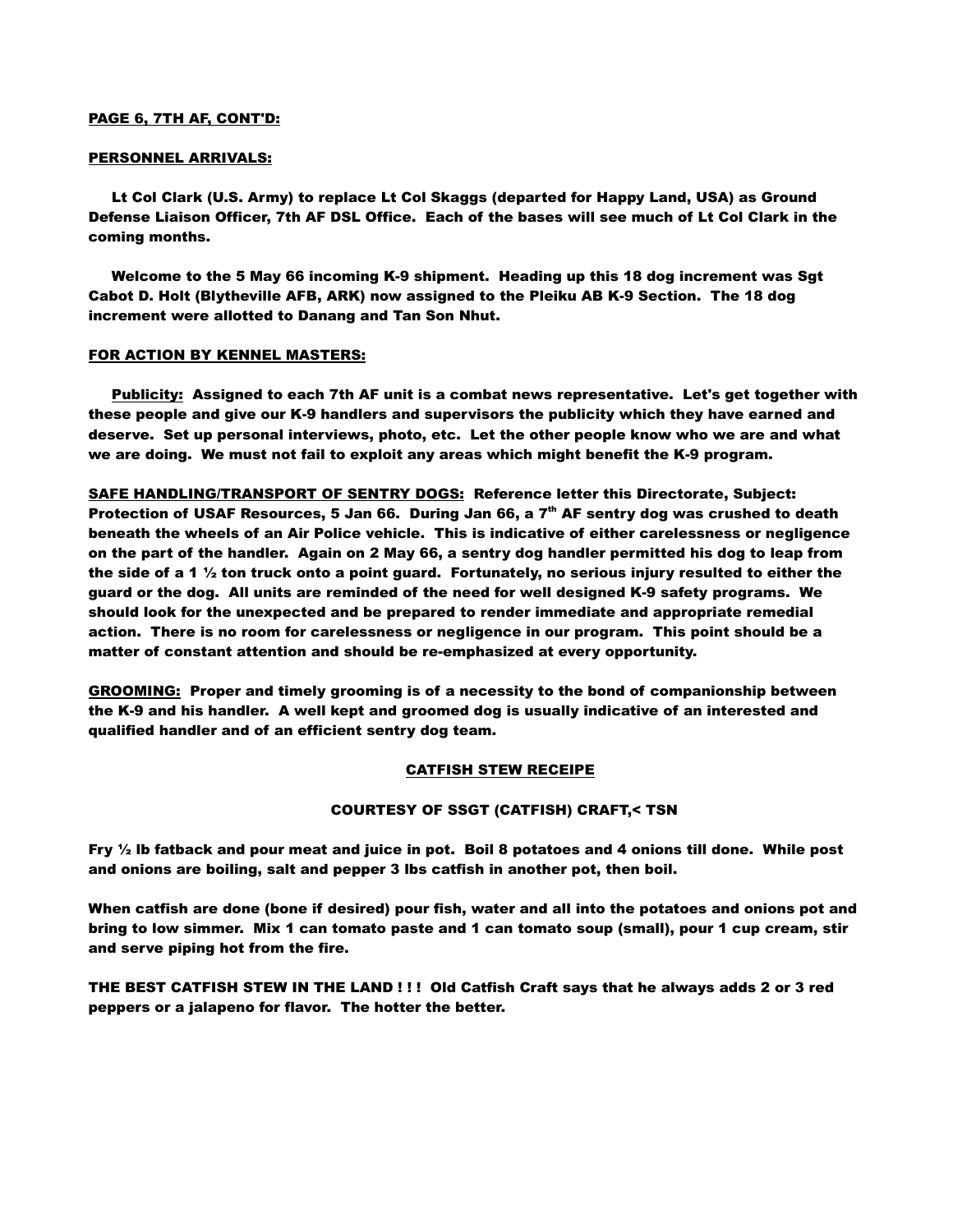# <u>PAGE 7, 7<sup>th</sup> AF, CONT'"D:</u>

MANY, MANY THANKS: To the U.S. Army K-9 unit located immediately adjacent to the Tan Son Nhut Air Force K-9's.

The Army guys really pitched in and helped with the 5 May 66 Shipment of AF dogs, also made available 18 of their kennels for temporary use in housing our dogs. Thanks again to Captain Campbell and his men.

> THE 7TH AIR FORCE K-9 C O R P "SECURITY'S FINEST" WE HAVE NOT FAILED, WE WILL NOT FAIL.